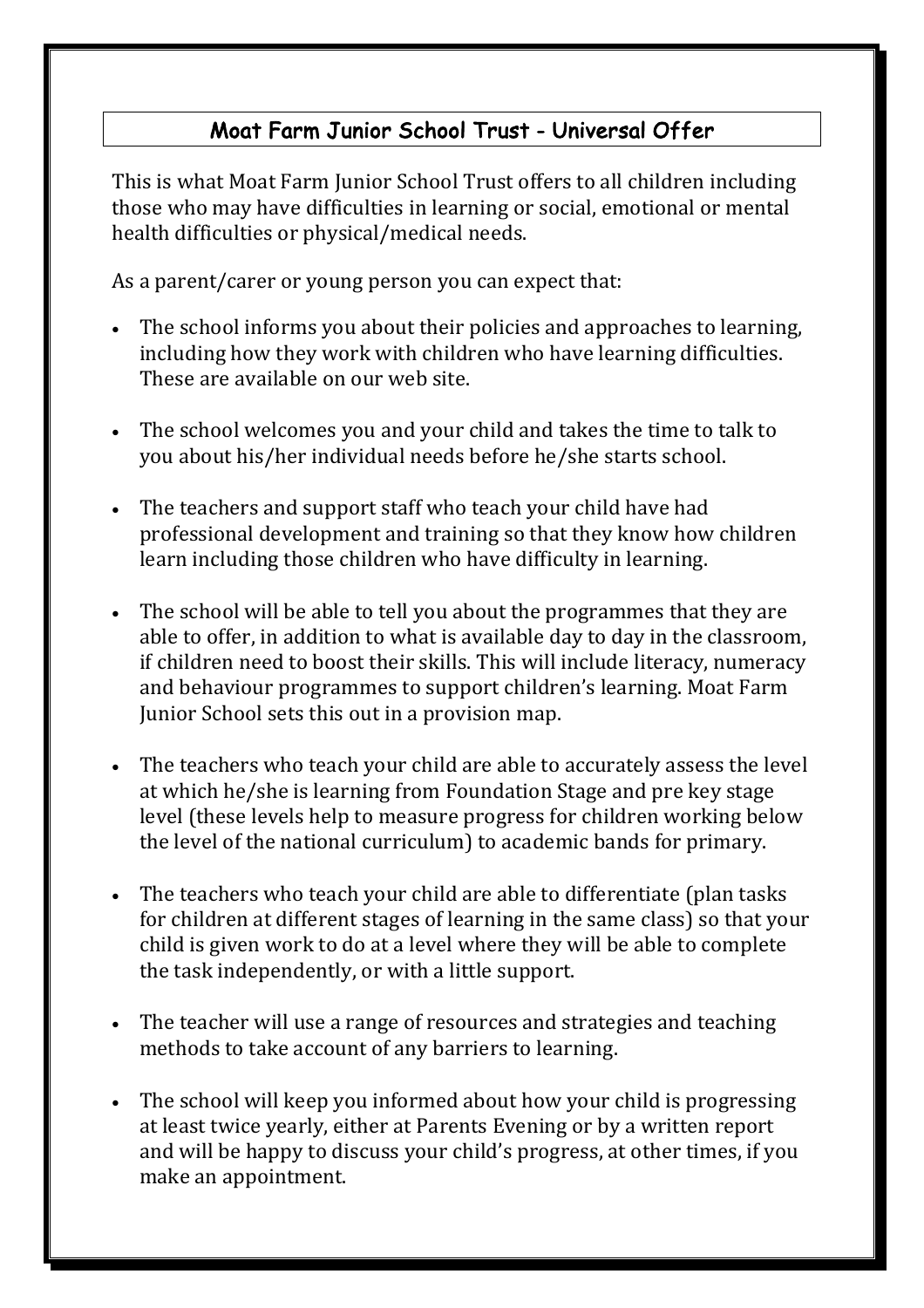- The school will put in place a range of short term, small group or individual programmes (interventions) that may help your child to 'catch up' if they fall behind in reading, writing or maths or if they have difficulty managing their behaviour. The school will keep you informed if your child needs one of these interventions and work in partnership with you to give it the best chance of being successful.
- At Moat Farm Junior School, the class teacher, in discussion with the SENCo, will identify the best intervention to put in place for your child and monitor its implementation.
- These interventions are sometimes at a level called Wave 2. The school will explain which intervention is being used and what progress they are expecting that your child will make. Interventions usually last for a half term (roughly 6/7 weeks).
- School may ask you if they can consult with a speech and language therapist, advisory teacher or educational psychologist to give staff and yourself as the parent, advice on strategies which may help your child's learning and/or behaviour.
- School will inform you if your child needs a more intensive or individualised level of intervention in order to make progress in their learning. The school's Special Educational Needs Coordinator (SENCo) may talk to you about this. (All schools have to have a SENCo with experience and/or additional qualifications in special educational needs and this person will meet with you and advise staff in the school, about how best to help your child make progress.)

## **Moat Farm Junior School Trust -Additional SEN Support Offer**

The Department for Education provides every school with funding that is different for each school, but is to support children with SEN. The amount of funding means that most children's need for support and intervention can be met without the need for an EHCP. The level of funding should enable the school to put in the provision detailed below.

• The Government expects that all children should make at least expected progress from Key Stage 1 (Year 2) to the end of Key Stage 2 (Year 6). Moat Farm Junior will discuss with you how their intervention programmes are helping to achieve these longer-term goals and, if progress is slower, why this might be.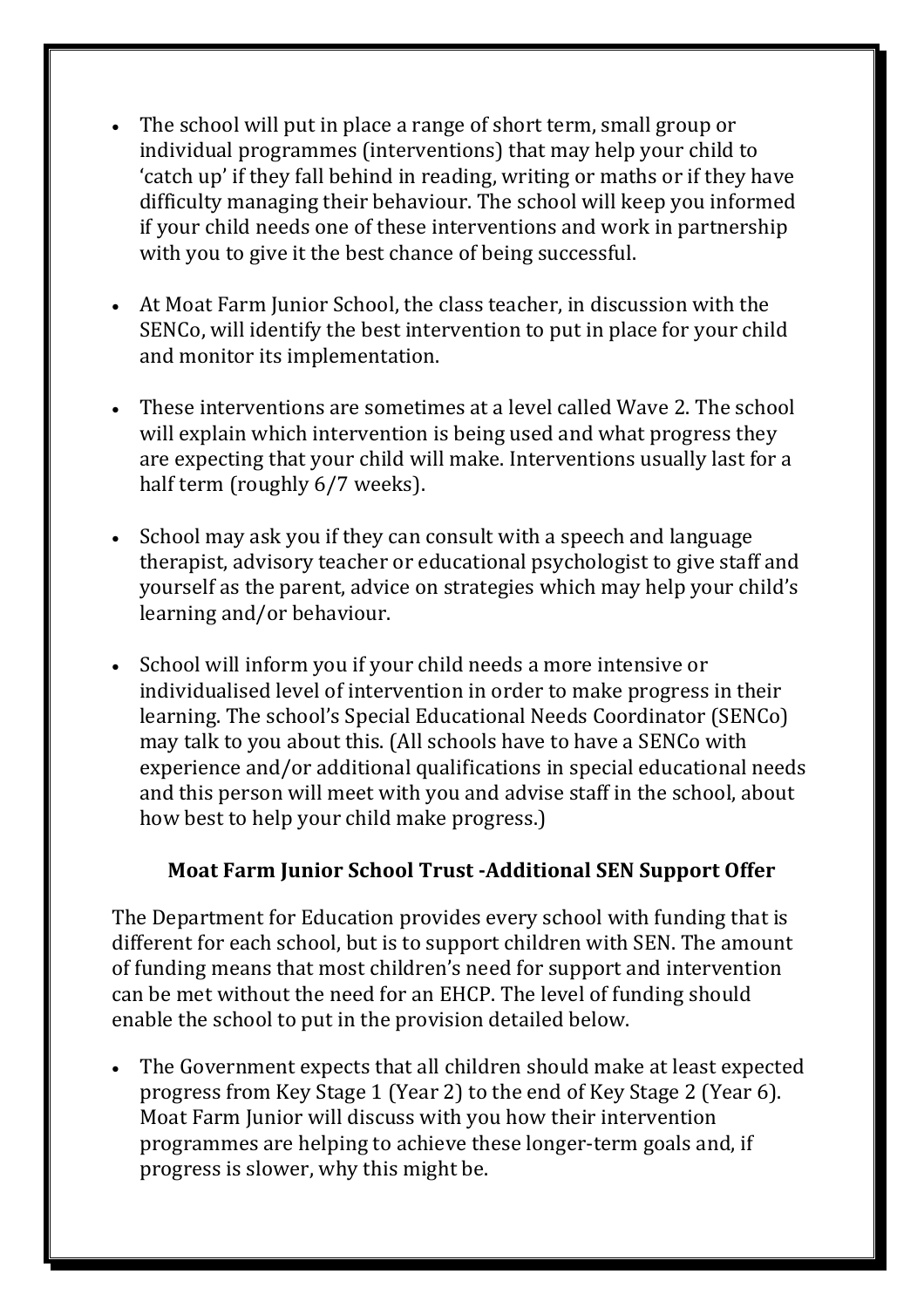- If your child is not making progress in their learning or they have difficulty in managing their behaviour, despite the school using all the strategies outlined at the Universal Offer, then he/she may need a higher level of support/intervention to help them make progress. School will invite you to a meeting to gather your views and explain what new strategies and support could be put in place.
- The school will continue to offer all the support and teaching strategies available at the Universal Offer level. The school's provision map will show you the range of interventions that they can offer to support learning/behaviour.
- If your child has a particular learning, social/emotional difficulty or physical need such as hearing impairment or visual impairment, a diagnosis of attention deficit disorder, autism, speech and language, specific learning or moderate learning difficulties; teachers, and support staff in the school will seek additional professional development/ training to ensure that they can best meet your child's needs.
- The school may/will ask for advice from an outside agency such as an advisory teacher, HI or VI teacher or an educational psychologist to assess your child and recommend strategies and programmes to improve progress. As a parent you can request that school seek outside agency advice at any time. Your signature will be required for outside agencies to be involved with your child. If it is felt that a Speech Therapist, Physiotherapist or Occupational Therapist needs to be involved with your child, you will be asked to self-refer through the therapies service from the NHS – the SENCo will be able to give you details relating to this.
- School will put in place programmes, which will mean your child works 1:1, or in a small group, with a teacher, LSP or Learning Mentor on the aspects with which they are having difficulty. These programmes may last between a half term (5/7 weeks) or up to 20 weeks but you should be told how long it will be and what progress is expected.
- Your child may have some support in class for some lessons, if the school thinks this will help him/her to make progress. **Y** our child will not always need, or benefit from 1:1 support in class, because they **need to learn to work independently.** School will discuss with you whether this type of support would be helpful, in which lessons, and for how long the support will be in place.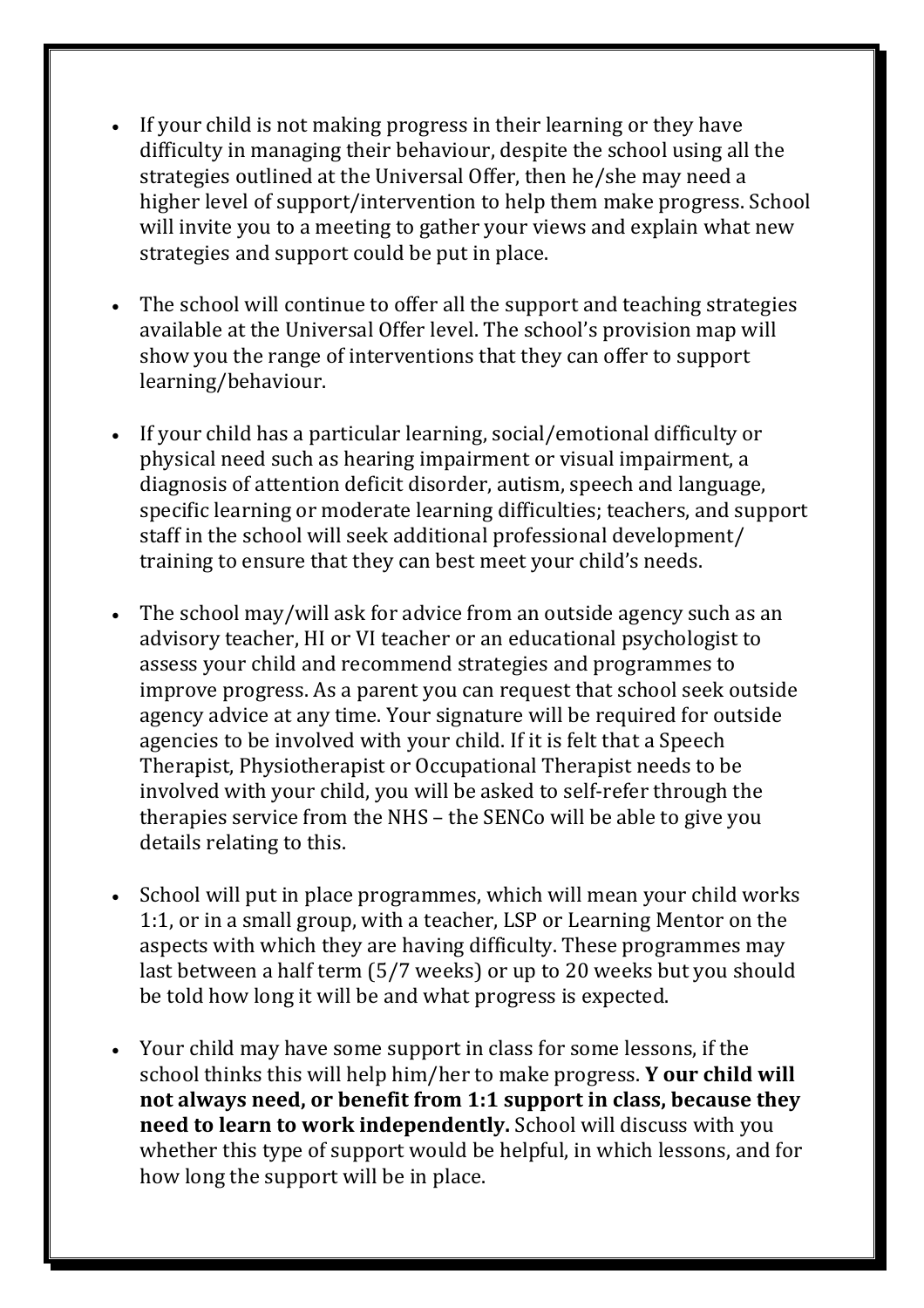- If appropriate, you will be invited to a meeting, which informs you about the programme or programmes to be used, why they have been chosen and what progress they are expecting your child to make. You should be invited to a review meeting to discuss progress.
- If your child has made progress, then school will discuss with you whether there needs to be a further period of intervention;

- If your child needs to use the strategies they have learned in the classroom for a period before putting a further programme in place; - or, that such good progress has been made that support is no longer needed. 

- If your child has not made progress the school may consult with outside agencies to seek further advice on strategies and programmes.
- Following further assessment from an outside agency you will be invited into school to discuss how the programme and support will change; how you can help and when there will be a meeting to review the new programme.
- These measures should ensure that your child makes progress at the best possible rate but school will continue to review the programmes used and meet with yourselves as parents regularly.
- If you are not happy about your child's progress, ask for further meetings with staff in school and outside agencies to ensure that you have confidence in the provision.

## **Education Health Care Plan (EHCP)**

- Children who have severe levels of physical, learning, communication or emotional /behavioural difficulty, that are lifelong and complex, may need a EHCP. If the local autority agrees to begin the process, a statement takes 20 weeks to complete. Your child will continue to be supported from the school's SEN resources while the statement is completed.
- For most children this is likely to be initiated following the assessment made between 2 and 2  $1/2$  years of age by the health visitor. There may be other children whose needs are not initially apparent who have